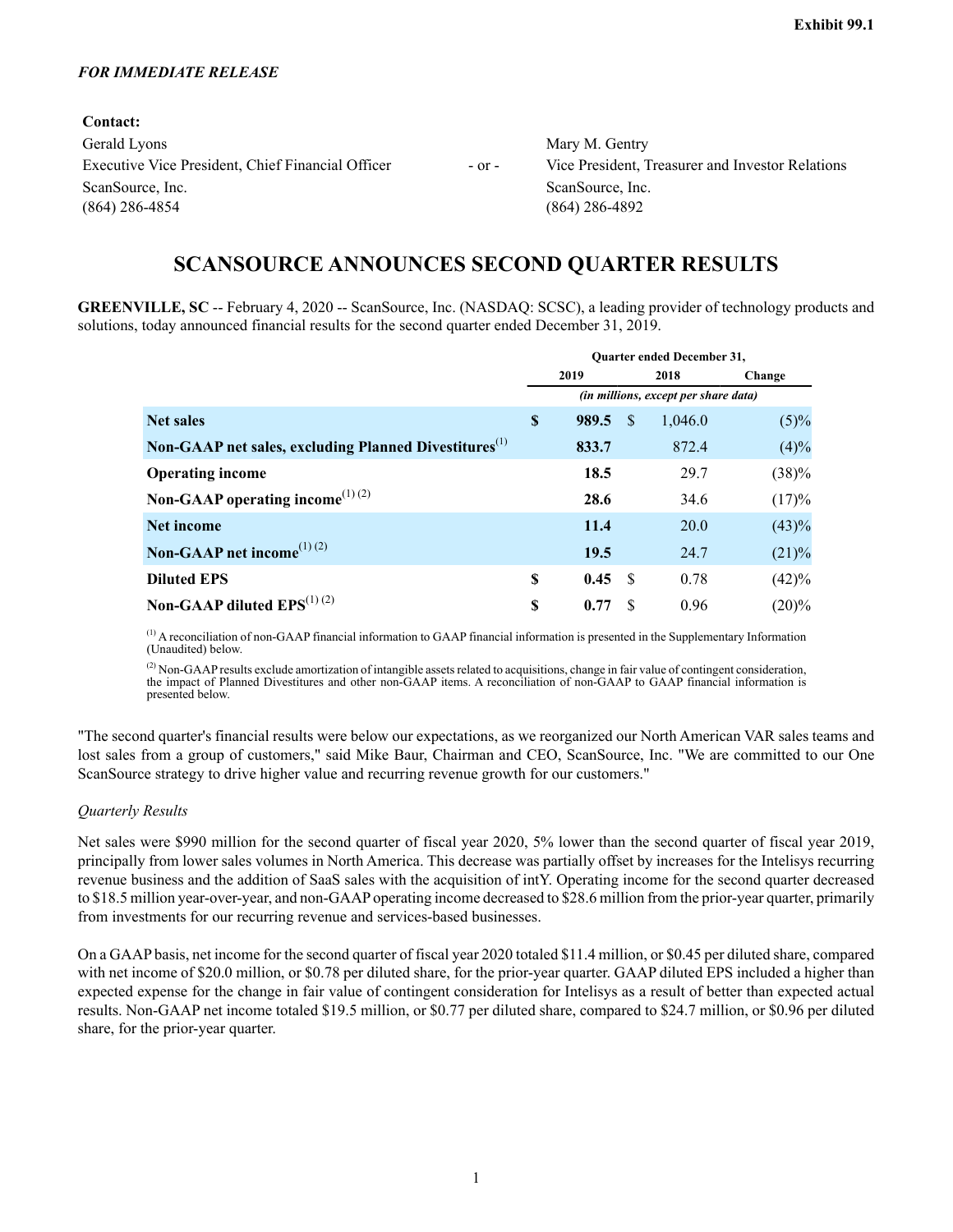## *Plan to Divest Certain Businesses Outside of US, Canada and Brazil*

On August 20, 2019, ScanSource announced plans to divest its physical products distribution businesses outside of the United States, Canada and Brazil. ScanSource will continue to operate and invest in its digital distribution business in these geographies. These plans are part of a strategic portfolio repositioning to align investments with higher-growth, higher-margin businesses. The Company has begun the process to market and sell the Planned Divestitures. There can be no assurance that this sale process will result in a transaction or regarding the timing of any transaction. The Planned Divestitures, comprised of physical product businesses in Europe, UK, Mexico, Colombia, Chile, Peru and the Miami-based export operations, had net sales of \$156 million for the second quarter fiscal year 2020 and at December 31, 2019 had working capital of \$167 million.

### **Forecast for Next Quarter**

For the third quarter of fiscal year 2020, ScanSource expects GAAP net sales to range from \$865 million to \$915 million and non-GAAPnet sales excluding the Planned Divestitures to range from \$725 million to \$775 million. For the third quarter of fiscal year 2020, ScanSource expects diluted earnings per share to range from \$0.16 to \$0.26 and non-GAAP diluted earnings per share to range from \$0.44 to \$0.54. Non-GAAPdiluted earnings per share exclude amortization of intangible assets related to acquisitions, change in fair value of contingent consideration, the impact of Planned Divestitures and other non-GAAP items.

### **Webcast Details and CFO Commentary**

At approximately 4:15 p.m. ET today, a CFO commentary, as a supplement to this press release and the Company's conference call, will be available on ScanSource's website, www.scansource.com (Investor Relations section). ScanSource will present additional information about its financial results and outlook in a conference call today, February 4, 2020, at 5:00 p.m. ET. A webcast of the call will be available for all interested parties and can be accessed at www.scansource.com (Investor Relations section). The webcast will be available for replay for 60 days.

### **Safe Harbor Statement**

This press release contains "forward-looking" statements, including the forecast of sales and earnings per share for next quarter and regarding the Planned Divestitures, that involve risks and uncertainties. Any number of factors could cause actual results to differ materially from anticipated or forecasted results, including, but not limited to, changes in interest and exchange rates and regulatory regimes impacting the Company's international operations, the impact of tax reform laws, the failure of acquisitions to meet the Company's expectations, the failure to manage and implement the Company's organic growth strategy, credit risks involving the Company's larger customers and suppliers, termination of the Company's relationship with key suppliers or a significant modification of the terms under which it operates with a key supplier, the decline in demand for the products and services that the Company provides, reduced prices for the products and services that the Company provides due both to competitor and customer action, the Company's ability to complete the Planned Divestitures on acceptable terms or to otherwise dispose of the operations, changes in the Company's operating strategy and other factors set forth in the "Risk Factors" contained in the Company's annual report on Form 10-K for the year ended June 30, 2019, filed with the Securities and Exchange Commission. Except as may be required by law, the Company expressly disclaims any obligation to update these forward-looking statements to reflect events or circumstances after the date of this press release or to reflect the occurrence of unanticipated events.

### **Non-GAAP Financial Information**

In addition to disclosing results that are determined in accordance with United States Generally Accepted Accounting Principles ("GAAP"), the Company also discloses certain non-GAAPfinancial measures, which are summarized below. Non-GAAPfinancial measures are used to understand and evaluate performance, including comparisons from period to period. Non-GAAP results exclude amortization of intangible assets related to acquisitions, change in fair value of contingent consideration, acquisition costs, restructuring costs and other non-GAAP adjustments.

*Net sales on a constant currency basis, excluding Planned Divestitures and acquisitions*: The Company discloses the percentage change in net sales excluding the translation impact from changes in foreign currency exchange rates between reporting periods and excluding the net sales from Planned Divestitures, as well as acquisitions prior to the first full year from the acquisition date. This measure enhances the comparability between periods to help analyze underlying trends on an organic basis.

*Income Statement Non-GAAP Metrics:* To evaluate current period performance on a more consistent basis with prior periods, the Company discloses non-GAAP net sales, non-GAAP gross profit, non-GAAP operating income, non-GAAP other expense, net, non-GAAP pre-tax income, non-GAAP net income and non-GAAP diluted earnings per share (non-GAAP diluted "EPS"). Non-GAAPresults exclude amortization of intangible assets related to acquisitions, changes in fair value of contingent consideration, acquisition and divestiture costs, impact of Planned Divestitures and other non-GAAP adjustments. Non-GAAP metrics are useful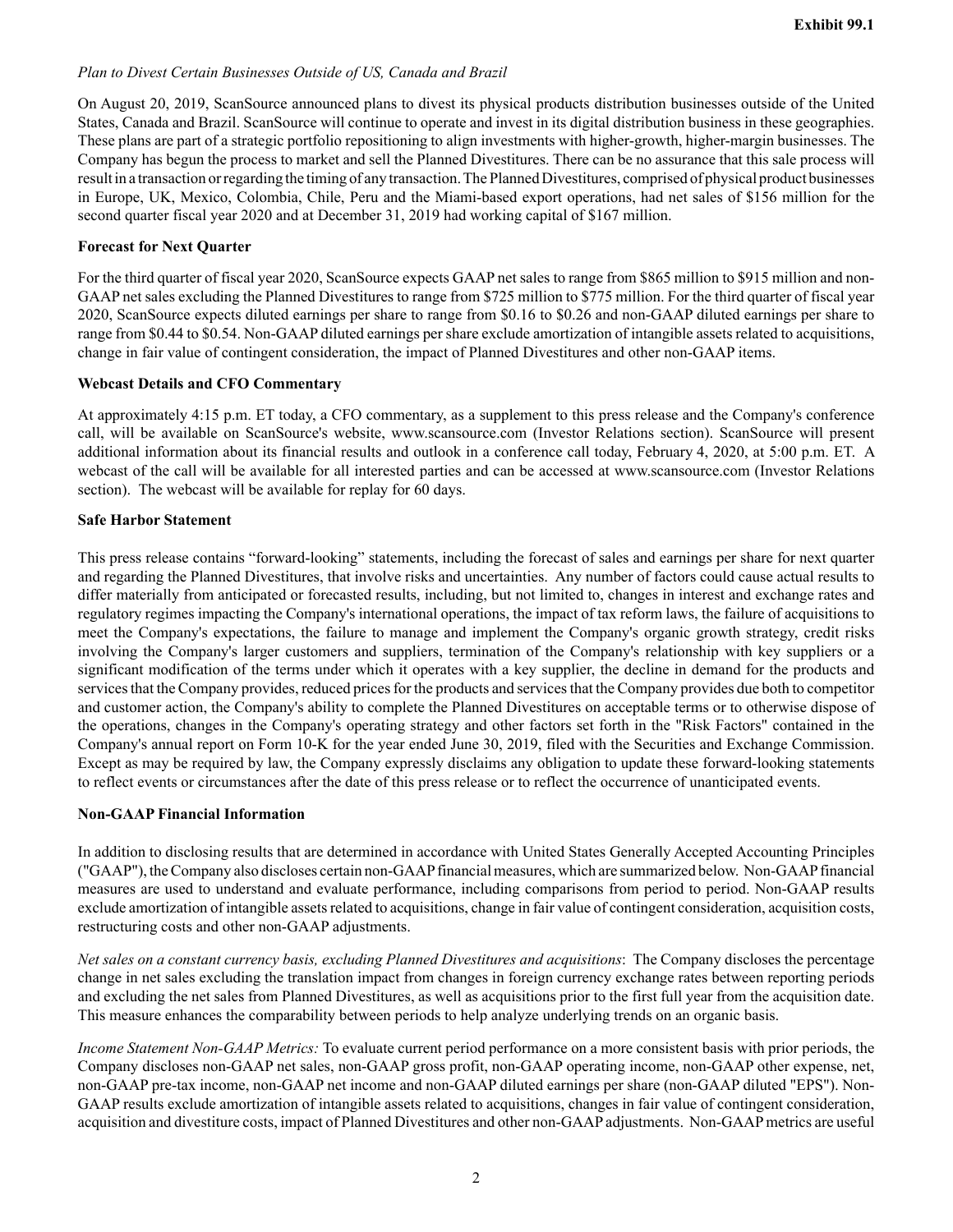in assessing and understanding the Company's operating performance, especially when comparing results with previous periods or forecasting performance for future periods.

*Return on invested capital ("ROIC"):* Management uses ROIC as a performance measurement to assess efficiency in allocating capital under the Company's control to generate returns. Management believes this metric balances the Company's operating results with asset and liability management, is not impacted by capitalization decisions and correlates with shareholder value creation. In addition, it is easily computed, communicated and understood. ROIC also provides management a measure of the Company's profitability on a basis more comparable to historical or future periods.

ROIC assists management in comparing the Company's performance over various reporting periods on a consistent basis because it removes from operating results the impact of items that do not reflect core operating performance. ROIC is calculated as adjusted EBITDAover invested capital. Adjusted earnings before interest expense, income taxes, depreciation and amortization ("Adjusted EBITDA") excludes the change in fair value of contingent consideration, in addition to other non-GAAP adjustments. Invested capital is defined as average equity plus average daily funded interest-bearing debt for the period. Management believes the calculation of ROIC provides useful information to investors and is an additional relevant comparison of the Company's performance during the year.

These non-GAAPfinancial measures have limitations as analytical tools, and the non-GAAPfinancial measures that the Company reports may not be comparable to similarly titled amounts reported by other companies. Analysis of results and outlook on a non-GAAPbasis should be considered in addition to, and not in substitution for or as superior to, measurements of financial performance prepared in accordance with GAAP. A reconciliation of the Company's non-GAAP financial information to GAAP is set forth in the Supplementary Information (Unaudited) below.

### **About ScanSource, Inc.**

ScanSource, Inc. (NASDAQ: SCSC) is at the center of the technology solution delivery channel, connecting businesses and providing solutions for their complex needs. ScanSource sells through multiple, specialized routes-to-market with digital, physical and services offerings from the world's leading suppliers of point-of-sale (POS), payments, barcode, physical security, unified communications and collaboration, telecom and cloud services. ScanSource enables its sales partners to create, deliver and manage solutions for end-customers across almost every vertical market. Founded in 1992 and headquartered in Greenville, South Carolina, ScanSource was named one of the Best Places to Work in South Carolina and on *FORTUNE* magazine's 2020 List of World's Most Admired Companies. ScanSource ranks #643 on the Fortune 1000. For more information, visit www.scansource.com.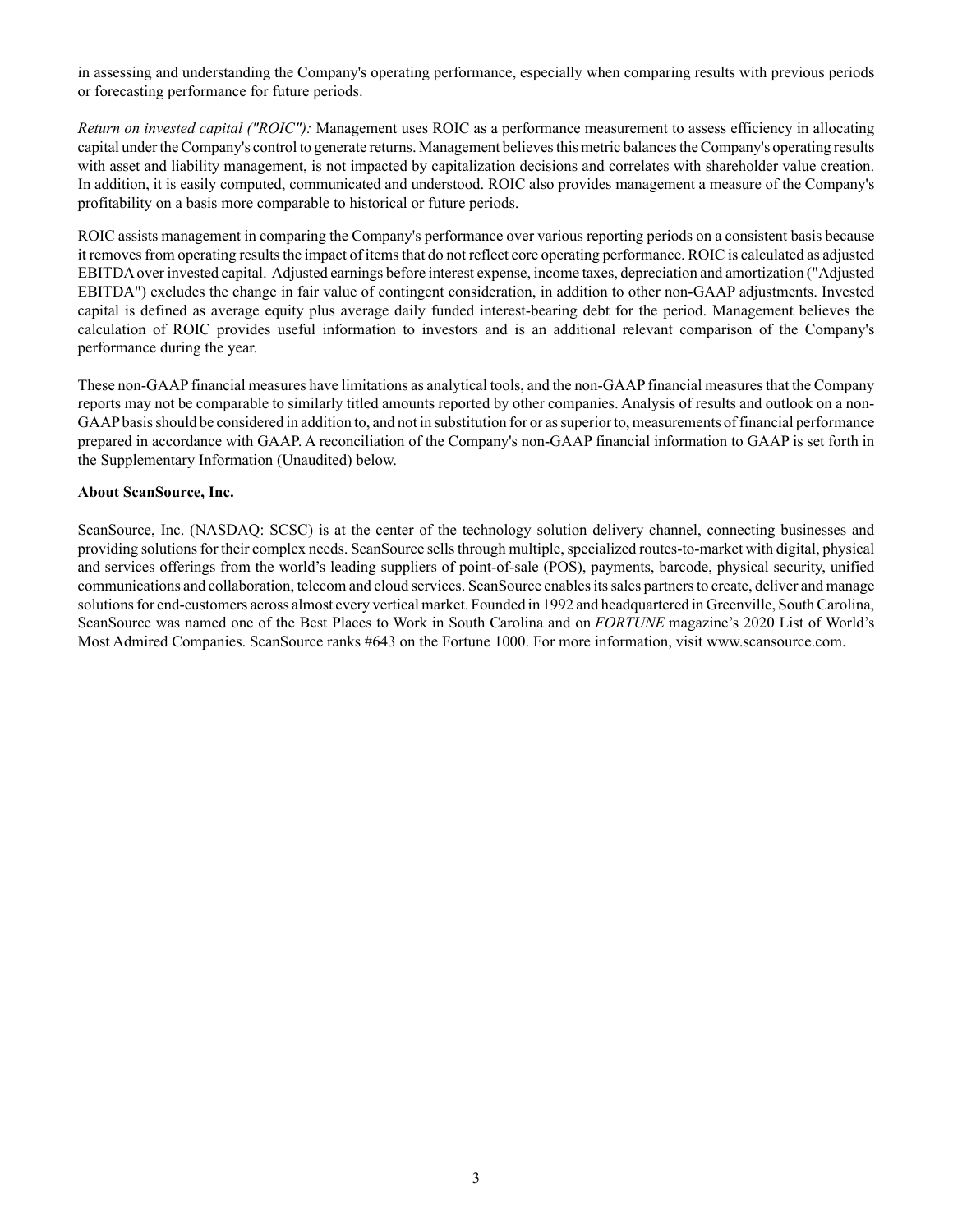## **ScanSource, Inc. and Subsidiaries Condensed Consolidated Balance Sheets (Unaudited) (in thousands)**

|                                                                                                       |                    | December 31, 2019 | June 30, 2019*            |           |  |  |
|-------------------------------------------------------------------------------------------------------|--------------------|-------------------|---------------------------|-----------|--|--|
| <b>Assets</b>                                                                                         |                    |                   |                           |           |  |  |
| Current assets:                                                                                       |                    |                   |                           |           |  |  |
| Cash and cash equivalents                                                                             | $\pmb{\mathbb{S}}$ | 42,005            | $\mathcal{S}$             | 23,818    |  |  |
| Accounts receivable, less allowance of \$37,672 at December 31, 2019<br>and \$38,849 at June 30, 2019 |                    | 645,270           |                           | 654,983   |  |  |
| Inventories                                                                                           |                    | 742,979           |                           | 697,343   |  |  |
| Prepaid expenses and other current assets                                                             |                    | 109,075           |                           | 101,171   |  |  |
| Total current assets                                                                                  |                    | 1,539,329         |                           | 1,477,315 |  |  |
| Property and equipment, net                                                                           |                    | 61,625            |                           | 63,363    |  |  |
| Goodwill                                                                                              |                    | 369,537           |                           | 319,538   |  |  |
| Identifiable intangible assets, net                                                                   |                    | 117,981           |                           | 127,939   |  |  |
| Deferred income taxes                                                                                 |                    | 24,498            |                           | 24,724    |  |  |
| Other non-current assets                                                                              |                    | 97,160            |                           | 54,382    |  |  |
| <b>Total assets</b>                                                                                   | $\mathbb S$        | 2,210,130         | $\boldsymbol{\mathsf{S}}$ | 2,067,261 |  |  |
| <b>Liabilities and Shareholders' Equity</b>                                                           |                    |                   |                           |           |  |  |
| Current liabilities:                                                                                  |                    |                   |                           |           |  |  |
| Accounts payable                                                                                      | \$                 | 672,906           | S                         | 558,101   |  |  |
| Accrued expenses and other current liabilities                                                        |                    | 105,649           |                           | 91,407    |  |  |
| Current portion of contingent consideration                                                           |                    | 45,043            |                           | 38,393    |  |  |
| Income taxes payable                                                                                  |                    | 627               |                           | 4,310     |  |  |
| Short-term borrowings                                                                                 |                    | 2,098             |                           | 4,590     |  |  |
| Current portion of long-term debt                                                                     |                    | 5,964             |                           | 4,085     |  |  |
| Total current liabilities                                                                             |                    | 832,287           |                           | 700,886   |  |  |
| Deferred income taxes                                                                                 |                    | 1,248             |                           | 1,395     |  |  |
| Long-term debt, net of current portion                                                                |                    | 146,925           |                           | 151,014   |  |  |
| Borrowings under revolving credit facility                                                            |                    | 202,758           |                           | 200,817   |  |  |
| Long-term portion of contingent consideration                                                         |                    |                   |                           | 39,532    |  |  |
| Other long-term liabilities                                                                           |                    | 99,332            |                           | 59,488    |  |  |
| <b>Total liabilities</b>                                                                              |                    | 1,282,550         |                           | 1,153,132 |  |  |
| Shareholders' equity:                                                                                 |                    |                   |                           |           |  |  |
| Common stock                                                                                          |                    | 61,095            |                           | 64,287    |  |  |
| Retained earnings                                                                                     |                    | 962,825           |                           | 939,930   |  |  |
| Accumulated other comprehensive income (loss)                                                         |                    | (96, 340)         |                           | (90,088)  |  |  |
| Total shareholders' equity                                                                            |                    | 927,580           |                           | 914,129   |  |  |
| Total liabilities and shareholders' equity                                                            | $\mathbb S$        | 2,210,130         | \$                        | 2,067,261 |  |  |

\* Derived from audited financial statements.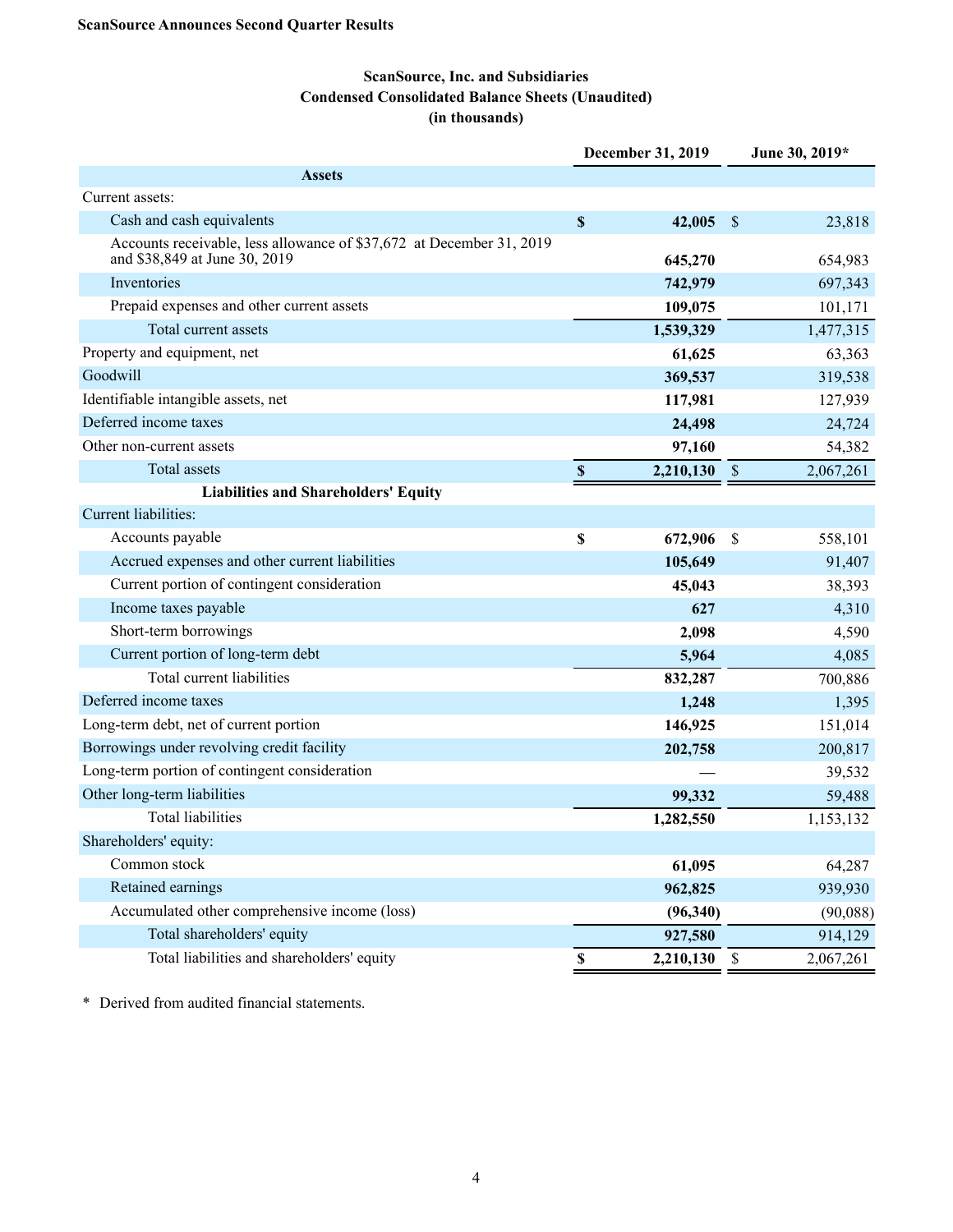## **ScanSource, Inc. and Subsidiaries Condensed Consolidated Income Statements (Unaudited) (in thousands, except per share data)**

|                                                  |              | Quarter ended December 31, |               |           |              |           | Six months ended December 31, |           |  |
|--------------------------------------------------|--------------|----------------------------|---------------|-----------|--------------|-----------|-------------------------------|-----------|--|
|                                                  | 2019         |                            |               | 2018      |              | 2019      |                               | 2018      |  |
| Net sales                                        | $\mathbf{s}$ | 989,503                    | $\mathcal{S}$ | 1,046,021 | $\mathbf{s}$ | 1,996,430 | \$                            | 2,018,921 |  |
| Cost of goods sold                               |              | 875,619                    |               | 925,543   |              | 1,770,447 |                               | 1,786,229 |  |
| Gross profit                                     |              | 113,884                    |               | 120,478   |              | 225,983   |                               | 232,692   |  |
| Selling, general and administrative expenses     |              | 83,121                     |               | 80,950    |              | 165,632   |                               | 158,880   |  |
| Depreciation expense                             |              | 3,459                      |               | 3,272     |              | 7,008     |                               | 6,538     |  |
| Intangible amortization expense                  |              | 5,631                      |               | 4,700     |              | 10,593    |                               | 9,703     |  |
| Change in fair value of contingent consideration |              | 3,176                      |               | 1,850     |              | 5,649     |                               | 6,434     |  |
| Operating income                                 |              | 18,497                     |               | 29,706    |              | 37,101    |                               | 51,137    |  |
| Interest expense                                 |              | 3,751                      |               | 3,119     |              | 7,543     |                               | 5,746     |  |
| Interest income                                  |              | (749)                      |               | (264)     |              | (1,548)   |                               | (715)     |  |
| Other expense, net                               |              | (225)                      |               | 201       |              | (195)     |                               | 233       |  |
| Income before income taxes                       |              | 15,720                     |               | 26,650    |              | 31,301    |                               | 45,873    |  |
| Provision for income taxes                       |              | 4,354                      |               | 6,668     |              | 8,405     |                               | 11,570    |  |
| Net income                                       | \$.          | 11,366                     | -S            | 19,982    | -S           | 22,896    | S                             | 34,303    |  |
| Per share data:                                  |              |                            |               |           |              |           |                               |           |  |
| Net income per common share, basic               | \$           | 0.45                       | <sup>\$</sup> | 0.78      | <b>S</b>     | 0.90      | \$                            | 1.34      |  |
| Weighted-average shares outstanding, basic       |              | 25,274                     |               | 25,640    |              | 25,407    |                               | 25,619    |  |
|                                                  |              |                            |               |           |              |           |                               |           |  |
| Net income per common share, diluted             | S            | 0.45                       | <sup>S</sup>  | 0.78      | <b>S</b>     | 0.90      | S                             | 1.33      |  |
| Weighted-average shares outstanding, diluted     |              | 25,358                     |               | 25,750    |              | 25,488    |                               | 25,752    |  |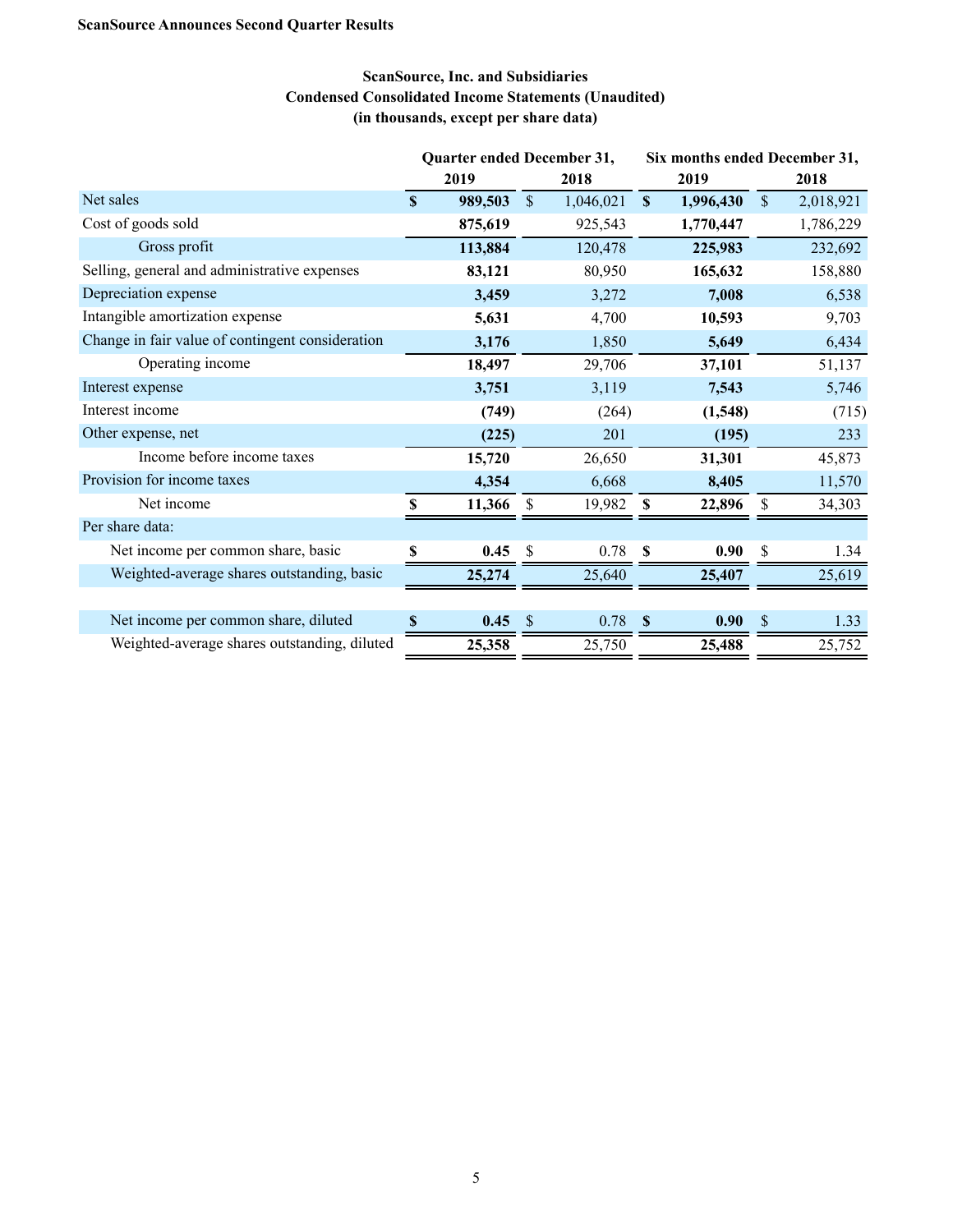**Net Sales by Segment:**

|                                                                                          | <b>Quarter ended December 31,</b> |                |               |            |            |
|------------------------------------------------------------------------------------------|-----------------------------------|----------------|---------------|------------|------------|
|                                                                                          |                                   | 2019           |               | 2018       | % Change   |
| <b>Worldwide Barcode, Networking &amp; Security:</b>                                     |                                   | (in thousands) |               |            |            |
| Net sales, reported                                                                      | S                                 | 686,237        | -S            | 701,639    | $(2.2)\%$  |
| <b>Planned Divestitures</b>                                                              |                                   | (111, 237)     |               | (122, 326) |            |
| Non-GAAP net sales, excluding Planned Divestitures                                       |                                   | 575,000        |               | 579,313    | $(0.7)\%$  |
| Foreign exchange impact <sup>(a)</sup>                                                   |                                   | 1,799          |               |            |            |
| Non-GAAP net sales, constant currency excluding Planned<br>Divestitures and acquisitions | $\mathbf s$                       | 576,799        |               | 579,313    | $(0.4)\%$  |
| <b>Worldwide Communications &amp; Services:</b>                                          |                                   |                |               |            |            |
| Net sales, reported                                                                      | $\mathbf{s}$                      | 303,266        | <sup>\$</sup> | 344,382    | $(11.9)\%$ |
| <b>Planned Divestitures</b>                                                              |                                   | (44, 530)      |               | (51,285)   |            |
| Non-GAAP net sales, excluding Planned Divestitures                                       |                                   | 258,736        |               | 293,097    | $(11.7)\%$ |
| Foreign exchange impact <sup>(a)</sup>                                                   |                                   | 5,187          |               |            |            |
| Less: Acquisitions                                                                       |                                   | (12, 036)      |               | (98)       |            |
| Non-GAAP net sales, constant currency excluding Planned<br>Divestitures and acquisitions | S                                 | 251,887        | S             | 292,999    | $(14.0)\%$ |
|                                                                                          |                                   |                |               |            |            |
| Consolidated:                                                                            |                                   |                |               |            |            |
| Net sales, reported                                                                      | S                                 | 989,503        | $\mathbf{\$}$ | 1,046,021  | $(5.4)\%$  |
| <b>Planned Divestitures</b>                                                              |                                   | (155,767)      |               | (173, 611) |            |
| Non-GAAP net sales, excluding Planned Divestitures                                       |                                   | 833,736        |               | 872,410    | $(4.4)\%$  |
| Foreign exchange impact <sup>(a)</sup>                                                   |                                   | 6,986          |               |            |            |
| Less: Acquisitions                                                                       |                                   | (12, 036)      |               | (98)       |            |
| Non-GAAP net sales, constant currency excluding Planned<br>Divestitures and acquisitions | \$                                | 828,686        | <sup>\$</sup> | 872,312    | $(5.0)\%$  |

(a) Year-over-year net sales growth rate excluding the translation impact of changes in foreign currency exchange rates. Calculated by translating the net sales for the quarter ended December 31, 2019 into U.S. dollars using the average foreign exchange rates for the quarter ended December 31, 2018.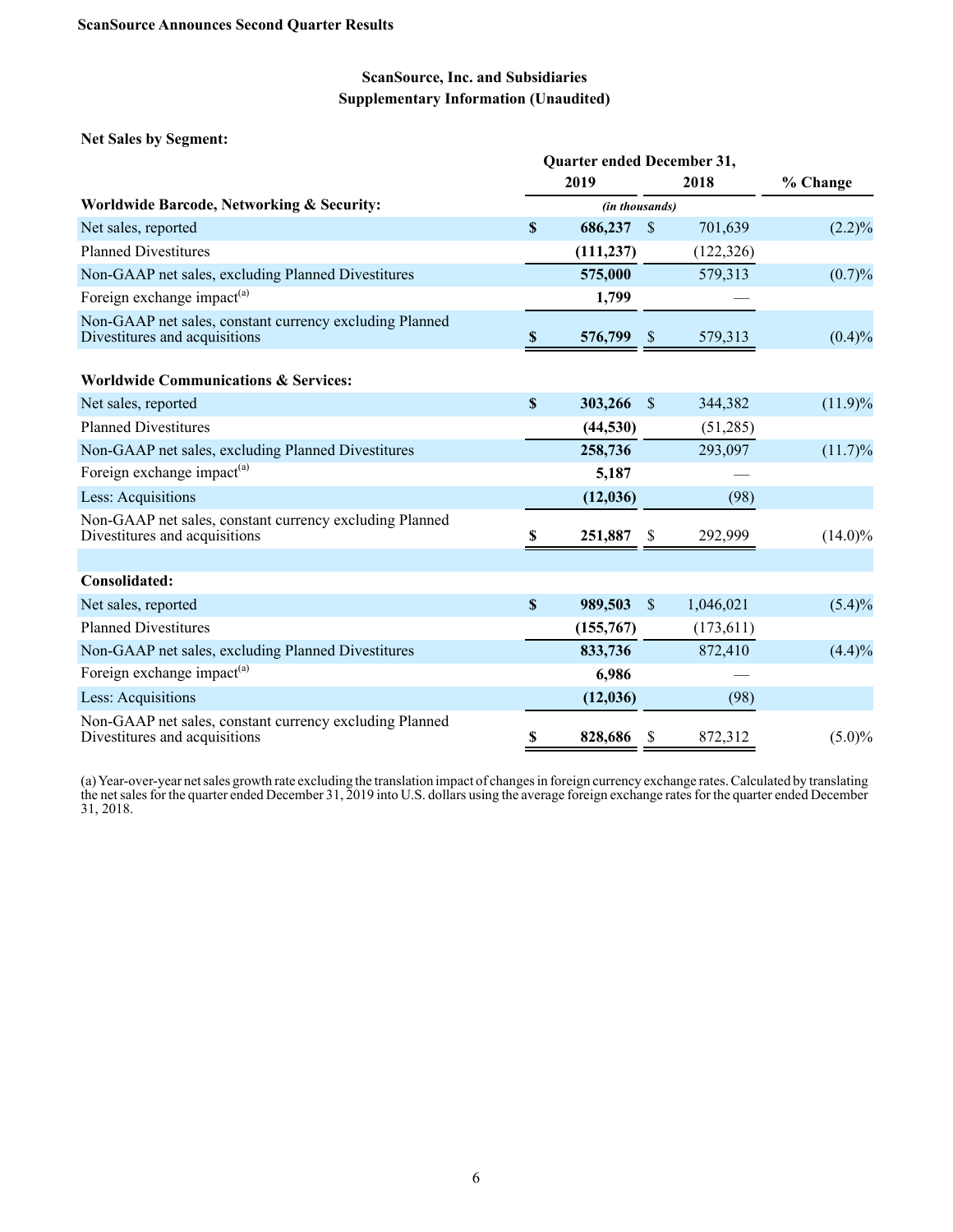**Net Sales by Segment:**

|                                                                                          | Six months ended December 31, |                |               |            |            |
|------------------------------------------------------------------------------------------|-------------------------------|----------------|---------------|------------|------------|
|                                                                                          |                               | 2019           |               | 2018       | % Change   |
| <b>Worldwide Barcode, Networking &amp; Security:</b>                                     |                               | (in thousands) |               |            |            |
| Net sales, as reported                                                                   | \$                            | 1,384,028      | $\mathcal{S}$ | 1,356,752  | $2.0 \%$   |
| <b>Planned Divestitures</b>                                                              |                               | (227, 840)     |               | (240, 693) |            |
| Non-GAAP net sales, excluding Planned Divestitures                                       |                               | 1,156,188      |               | 1,116,059  | $3.6\%$    |
| Foreign exchange impact (a)                                                              |                               | 1,894          |               |            |            |
| Less: Acquisitions                                                                       |                               |                |               |            |            |
| Non-GAAP net sales, constant currency excluding Planned<br>Divestitures and acquisitions | \$                            | 1,158,082      | <sup>8</sup>  | 1,116,059  | 3.8 %      |
| <b>Worldwide Communications &amp; Services:</b>                                          |                               |                |               |            |            |
| Net sales, as reported                                                                   | \$                            | 612,402        | \$.           | 662,169    | $(7.5)\%$  |
| <b>Planned Divestitures</b>                                                              |                               | (83, 442)      |               | (92, 564)  |            |
| Non-GAAP net sales, excluding Planned Divestitures                                       |                               | 528,960        |               | 569,605    | $(7.1)\%$  |
| Foreign exchange impact (a)                                                              |                               | 5,431          |               |            |            |
| Less: Acquisitions                                                                       |                               | (24, 193)      |               | (1,062)    |            |
| Non-GAAP net sales, constant currency excluding Planned<br>Divestitures and acquisitions | S                             | 510,198        | S             | 568,543    | $(10.3)\%$ |
|                                                                                          |                               |                |               |            |            |
| Consolidated:                                                                            |                               |                |               |            |            |
| Net sales, as reported                                                                   | \$                            | 1,996,430      | $\mathbb{S}$  | 2,018,921  | $(1.1)\%$  |
| <b>Planned Divestitures</b>                                                              |                               | (311, 282)     |               | (333, 257) |            |
| Non-GAAP net sales, excluding Planned Divestitures                                       |                               | 1,685,148      |               | 1,685,664  | $-$ %      |
| Foreign exchange impact (a)                                                              |                               | 7,325          |               |            |            |
| Less: Acquisitions                                                                       |                               | (24, 193)      |               | (1,062)    |            |
| Non-GAAP net sales, constant currency excluding Planned<br>Divestitures and acquisitions | \$                            | 1,668,280      | \$            | 1,684,602  | $(1.0)\%$  |

(a) Year-over-year net sales growth rate excluding the translation impact of changes in foreign currency exchange rates. Calculated by translating the net sales for the six months ended December 31, 2019 into U.S. dollars using the average foreign exchange rates for the six months ended December 31, 2018.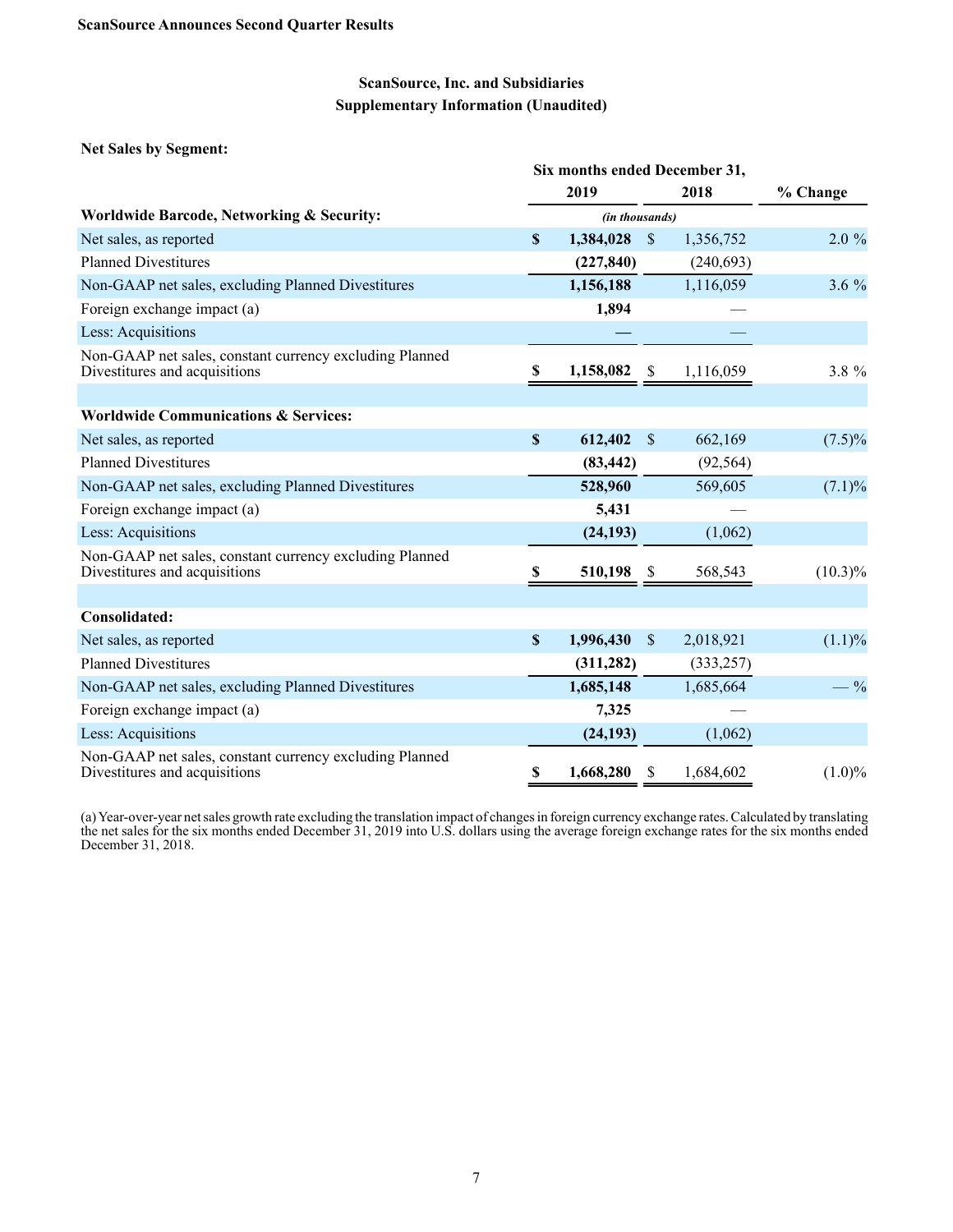**Net Sales by Geography:**

|                                                                                          | Quarter ended December 31, |                |              |            |           |
|------------------------------------------------------------------------------------------|----------------------------|----------------|--------------|------------|-----------|
|                                                                                          |                            | 2019           |              | 2018       | % Change  |
| <b>United States and Canada:</b>                                                         |                            | (in thousands) |              |            |           |
| Net sales, as reported                                                                   | S                          | 736,129        | <sup>S</sup> | 779,455    | $(5.6)\%$ |
| Less: Acquisitions                                                                       |                            | (2,312)        |              | (98)       |           |
| Non-GAAP net sales, excluding acquisitions                                               | $\mathbf{\$}$              | 733,817        | $\sqrt{3}$   | 779,357    | $(5.8)\%$ |
| International:                                                                           |                            |                |              |            |           |
| Net sales, as reported                                                                   | $\mathbf{s}$               | 253,374        | -\$          | 266,566    | (4.9)%    |
| <b>Planned Divestitures</b>                                                              |                            | (155,767)      |              | (173, 611) |           |
| Non-GAAP net sales, excluding Planned Divestitures                                       |                            | 97,607         |              | 92,955     | 5.0 %     |
| Foreign exchange impact <sup>(a)</sup>                                                   |                            | 6,986          |              |            |           |
| Less: Acquisitions                                                                       |                            | (9, 724)       |              |            |           |
| Non-GAAP net sales, constant currency excluding Planned<br>Divestitures and acquisitions | S                          | 94,869         |              | 92,955     | $2.1 \%$  |
|                                                                                          |                            |                |              |            |           |
| Consolidated:                                                                            |                            |                |              |            |           |
| Net sales, as reported                                                                   | $\mathbf S$                | 989,503        | -S           | 1,046,021  | $(5.4)\%$ |
| <b>Planned Divestitures</b>                                                              |                            | (155,767)      |              | (173, 611) |           |
| Non-GAAP net sales, excluding Planned Divestitures                                       |                            | 833,736        |              | 872,410    | (4.4)%    |
| Foreign exchange impact <sup>(a)</sup>                                                   |                            | 6,986          |              |            |           |
| Less: Acquisitions                                                                       |                            | (12, 036)      |              | (98)       |           |
| Non-GAAP net sales, constant currency excluding Planned<br>Divestitures and acquisitions | \$                         | 828,686        | S            | 872,312    | $(5.0)\%$ |

(a) Year-over-year net sales growth rate excluding the translation impact of changes in foreign currency exchange rates. Calculated by translating the net sales for the quarter ended December 31, 2019 into U.S. dollars using the average foreign exchange rates for the quarter ended December 31, 2018.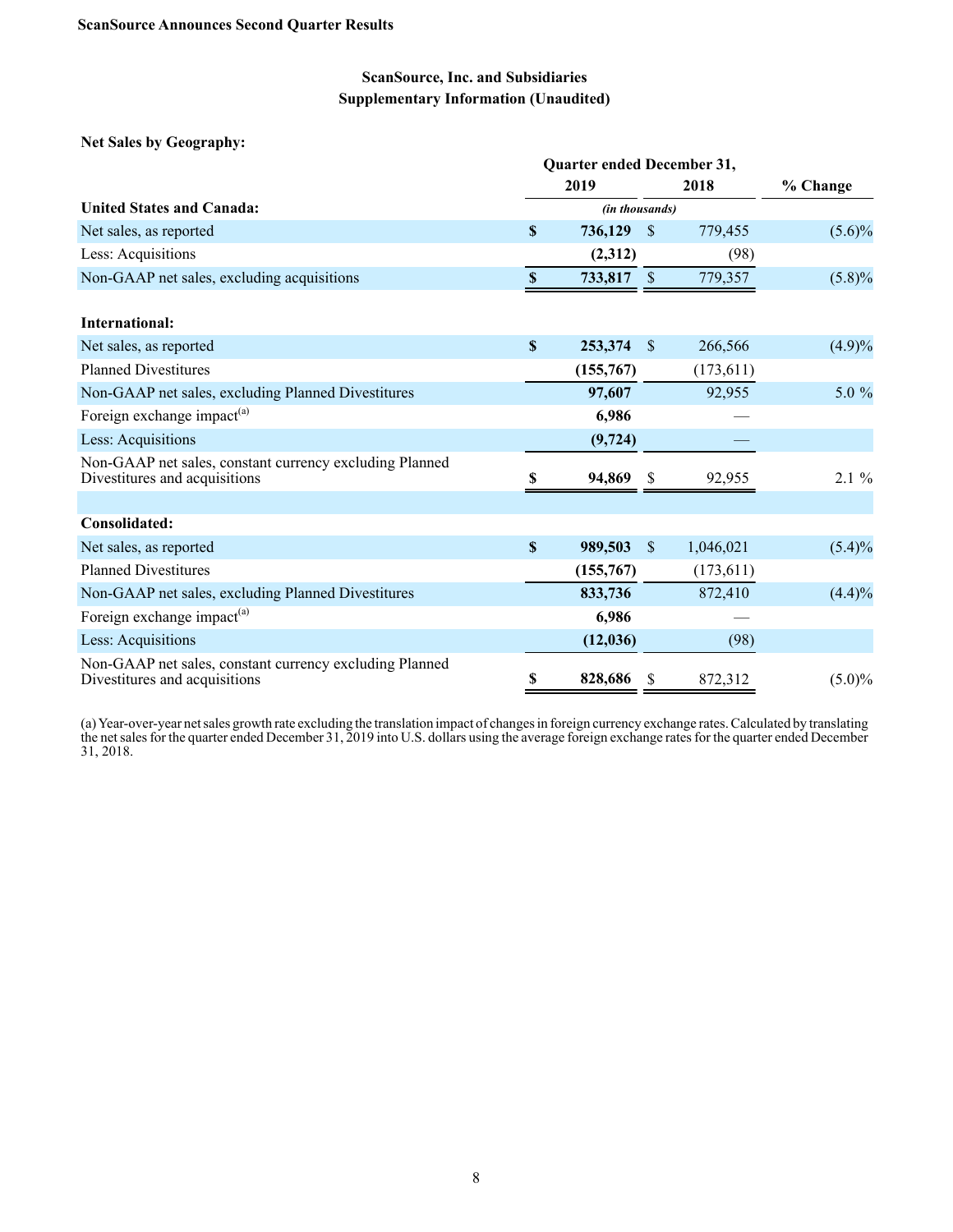**Net Sales by Geography:**

|                                                                                          |             | Six months ended December 31, |               |            |           |  |  |  |  |
|------------------------------------------------------------------------------------------|-------------|-------------------------------|---------------|------------|-----------|--|--|--|--|
|                                                                                          |             | 2019                          |               | 2018       | % Change  |  |  |  |  |
| <b>United States and Canada:</b>                                                         |             | (in thousands)                |               |            |           |  |  |  |  |
| Net sales, as reported                                                                   | \$          | 1,505,766                     | <sup>S</sup>  | 1,517,412  | $(0.8)\%$ |  |  |  |  |
| Less: Acquisitions                                                                       |             | (5,907)                       |               | (1,062)    |           |  |  |  |  |
| Net sales, excluding acquisitions                                                        | $\mathbb S$ | 1,499,859                     | $\mathbb{S}$  | 1,516,350  | $(1.1)\%$ |  |  |  |  |
| <b>International:</b>                                                                    |             |                               |               |            |           |  |  |  |  |
| Net sales, as reported                                                                   | \$          | 490,664                       | <sup>\$</sup> | 501,509    | $(2.2)\%$ |  |  |  |  |
| <b>Planned Divestitures</b>                                                              |             | (311, 282)                    |               | (333, 257) |           |  |  |  |  |
| Non-GAAP net sales, excluding Planned Divestitures                                       |             | 179,382                       |               | 168,252    | $6.6\%$   |  |  |  |  |
| Foreign exchange impact (a)                                                              |             | 7,325                         |               |            |           |  |  |  |  |
| Less: Acquisitions                                                                       |             | (18, 286)                     |               |            |           |  |  |  |  |
| Non-GAAP net sales, constant currency excluding Planned<br>Divestitures and acquisitions | S           | 168,421                       | <b>S</b>      | 168,252    | $2.1 \%$  |  |  |  |  |
| Consolidated:                                                                            |             |                               |               |            |           |  |  |  |  |
| Net sales, as reported                                                                   | $\mathbf S$ | 1,996,430                     | <sup>S</sup>  | 2,018,921  | $(5.4)\%$ |  |  |  |  |
| <b>Planned Divestitures</b>                                                              |             | (311, 282)                    |               | (333, 257) |           |  |  |  |  |
| Non-GAAP net sales, excluding Planned Divestitures                                       |             | 1,685,148                     |               | 1,685,664  | (4.4)%    |  |  |  |  |
| Foreign exchange impact (a)                                                              |             | 7,325                         |               |            |           |  |  |  |  |
| Less: Acquisitions                                                                       |             | (24, 193)                     |               | (1,062)    |           |  |  |  |  |
| Non-GAAP net sales, constant currency excluding Planned<br>Divestitures and acquisitions | \$          | 1,668,280                     | S             | 1,684,602  | $(5.0)\%$ |  |  |  |  |

(a) Year-over-year net sales growth rate excluding the translation impact of changes in foreign currency exchange rates. Calculated by translating the net sales for the six months ended December 31, 2019 into U.S. dollars using the average foreign exchange rates for the six months ended December 31, 2018.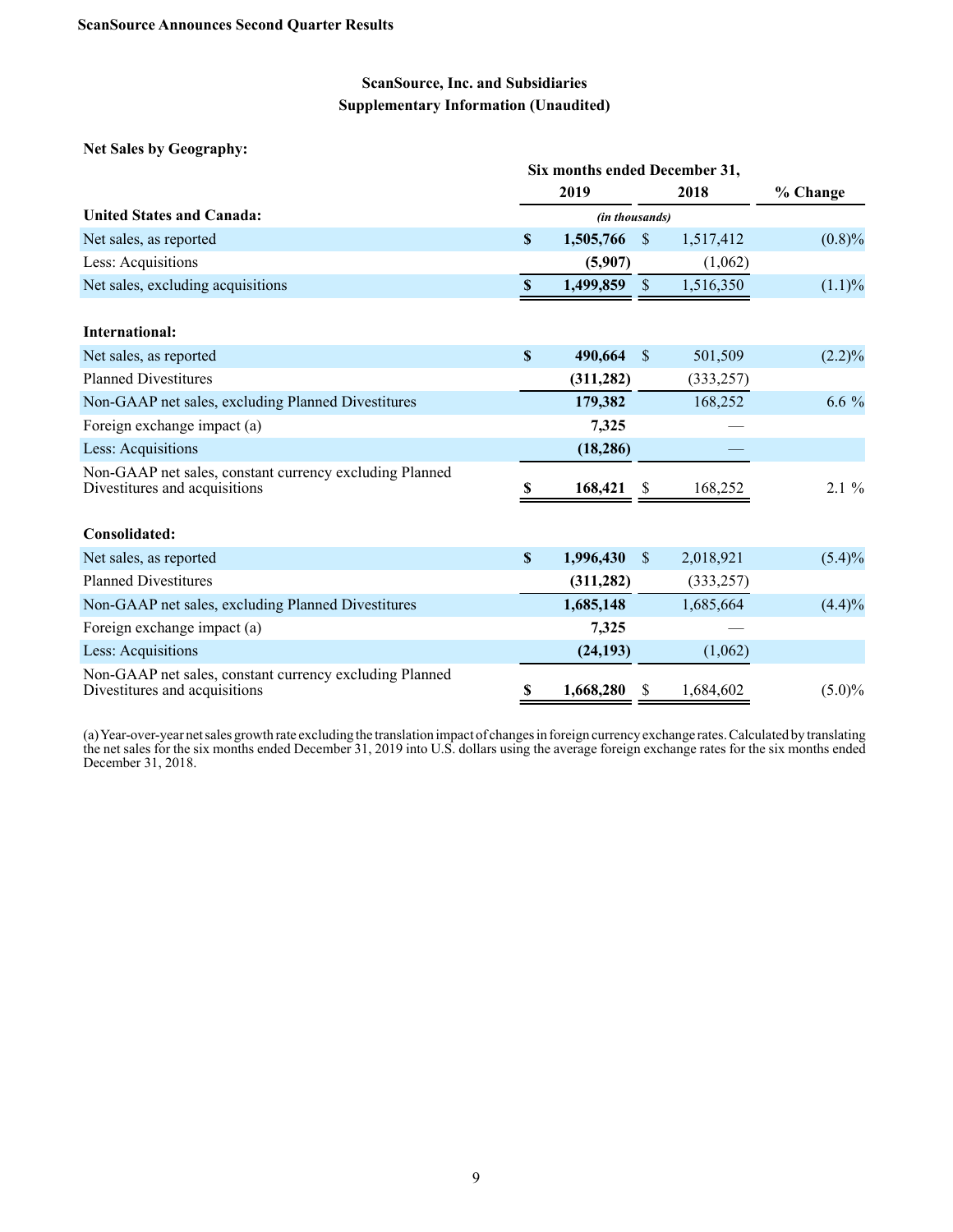#### **Non-GAAP Financial Information:**

|                    |                                           |         |          |                                       |                                                           | <b>Quarter ended December 31, 2019</b> |                                                                         |                                     |                               |                          |          |                                                           |          |                                |
|--------------------|-------------------------------------------|---------|----------|---------------------------------------|-----------------------------------------------------------|----------------------------------------|-------------------------------------------------------------------------|-------------------------------------|-------------------------------|--------------------------|----------|-----------------------------------------------------------|----------|--------------------------------|
|                    | <b>Reported</b><br><b>GAAP</b><br>measure |         |          | Intangible<br>amortization<br>expense | Change in<br>fair value of<br>contingent<br>consideration |                                        | <b>Acquisition</b><br>and<br><b>Divestiture</b><br>costs <sup>(a)</sup> |                                     | <b>Restructuring</b><br>costs |                          |          | <b>Impact of</b><br><b>Planned</b><br><b>Divestitures</b> |          | Non-<br><b>GAAP</b><br>measure |
|                    |                                           |         |          |                                       |                                                           |                                        |                                                                         | in thousands, except per share data |                               |                          |          |                                                           |          |                                |
| Net sales          | \$                                        | 989,503 | S        |                                       | <b>S</b>                                                  |                                        | <sup>\$</sup>                                                           | $\qquad \qquad -$                   | S                             | $\overline{\phantom{0}}$ | \$       | (155,767)                                                 |          | \$833,736                      |
| Gross profit       |                                           | 113,884 |          |                                       |                                                           |                                        |                                                                         |                                     |                               |                          |          | (15, 471)                                                 |          | 98,413                         |
| Operating income   |                                           | 18,497  |          | 5,631                                 |                                                           | 3,176                                  |                                                                         | 1,151                               |                               | 490                      |          | (371)                                                     |          | 28,574                         |
| Other expense, net |                                           | 2,777   |          |                                       |                                                           |                                        |                                                                         |                                     |                               |                          |          | (238)                                                     |          | 2,539                          |
| Pre-tax income     |                                           | 15,720  |          | 5,631                                 |                                                           | 3,176                                  |                                                                         | 1,151                               |                               | 490                      |          | (133)                                                     |          | 26,035                         |
| Net income         |                                           | 11,366  |          | 4,289                                 |                                                           | 2,401                                  |                                                                         | 1,151                               |                               | 378                      |          | (121)                                                     |          | 19,464                         |
| <b>Diluted EPS</b> | \$                                        | 0.45    | <b>S</b> | 0.17                                  | <b>S</b>                                                  | 0.09                                   | <b>S</b>                                                                | 0.05                                | <b>S</b>                      | 0.01                     | <b>S</b> |                                                           | <b>S</b> | 0.77                           |

#### **Quarter ended December 31, 2018**

|                    | Reported<br><b>GAAP</b><br>measure | Change in<br>fair value of<br>Intangible<br>amortization<br>Acquisition<br>contingent<br><b>Restructuring</b><br>$costs^{(a)}$<br>consideration<br>costs<br>expense |       | <b>Impact of</b><br><b>Planned</b><br><b>Divestitures</b> |                          |               | Non-<br><b>GAAP</b><br>measure      |     |                          |   |             |  |           |
|--------------------|------------------------------------|---------------------------------------------------------------------------------------------------------------------------------------------------------------------|-------|-----------------------------------------------------------|--------------------------|---------------|-------------------------------------|-----|--------------------------|---|-------------|--|-----------|
|                    |                                    |                                                                                                                                                                     |       |                                                           |                          |               | in thousands, except per share data |     |                          |   |             |  |           |
| Net sales          | \$1,046,021                        | S                                                                                                                                                                   |       | <sup>\$</sup>                                             | $\overline{\phantom{a}}$ | \$            | $\overline{\phantom{a}}$            | S   | $\overline{\phantom{m}}$ | S | (173,611)   |  | \$872,410 |
| Gross profit       | 120,478                            |                                                                                                                                                                     |       |                                                           |                          |               |                                     |     |                          |   | (16,998)    |  | 103,480   |
| Operating income   | 29,706                             |                                                                                                                                                                     | 4,700 |                                                           | 1,850                    |               | 414                                 |     |                          |   | (2,102)     |  | 34,568    |
| Other expense, net | 3,056                              |                                                                                                                                                                     |       |                                                           |                          |               |                                     |     |                          |   | (513)       |  | 2,543     |
| Pre-tax income     | 26,650                             |                                                                                                                                                                     | 4,700 |                                                           | 1,850                    |               | 414                                 |     |                          |   | (1,588)     |  | 32,026    |
| Net income         | 19,982                             |                                                                                                                                                                     | 3,567 |                                                           | 1,408                    |               | 414                                 |     |                          |   | (650)       |  | 24,721    |
| <b>Diluted EPS</b> | \$<br>0.78                         | \$.                                                                                                                                                                 | 0.14  | <sup>S</sup>                                              | 0.05                     | <sup>\$</sup> | 0.02                                | \$. | —                        |   | $(0.03)$ \$ |  | 0.96      |

(a) Acquisition and divestiture costs are generally non-deductible for tax purposes.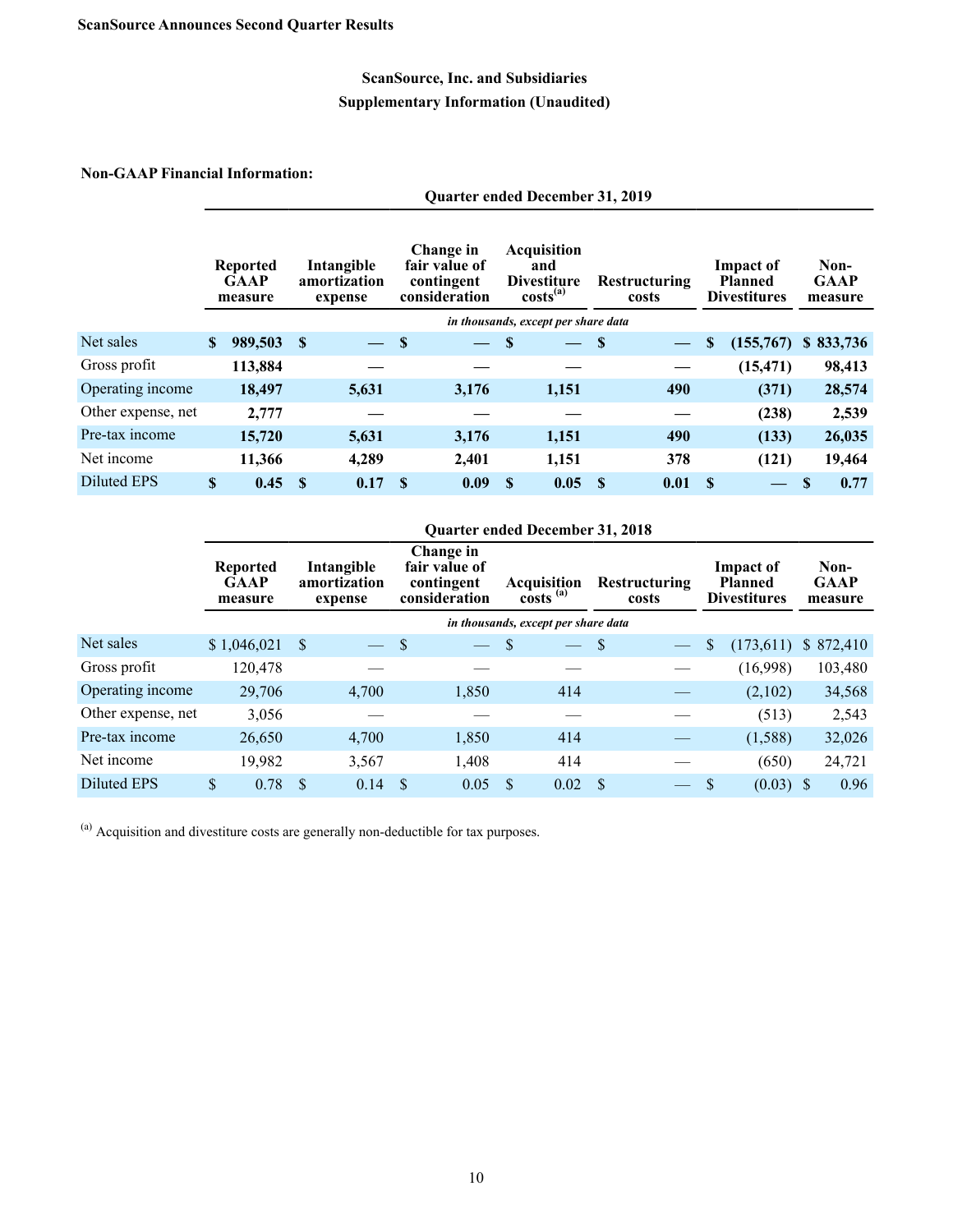## **ScanSource Announces Second Quarter Results**

|                       |                                           |                                       |                                                           | Six months ended December 31, 2019 |                                                      |                                       |                               |      |                                                    |            |          |                                |
|-----------------------|-------------------------------------------|---------------------------------------|-----------------------------------------------------------|------------------------------------|------------------------------------------------------|---------------------------------------|-------------------------------|------|----------------------------------------------------|------------|----------|--------------------------------|
|                       | <b>Reported</b><br><b>GAAP</b><br>measure | Intangible<br>amortization<br>expense | Change in<br>fair value of<br>contingent<br>consideration |                                    | <b>Acquisition</b><br>and<br>divestiture<br>costs(a) |                                       | <b>Restructuring</b><br>costs |      | Impact of<br><b>Planned</b><br><b>Divestitures</b> |            |          | Non-<br><b>GAAP</b><br>measure |
|                       |                                           |                                       |                                                           |                                    |                                                      | (in thousands, except per share data) |                               |      |                                                    |            |          |                                |
| Net sales             | \$1,996,430                               | $\mathbf{s}$                          | S                                                         |                                    | S                                                    |                                       | \$                            |      | \$                                                 | (311, 282) |          | \$1,685,148                    |
| Gross profit          | 225,983                                   |                                       |                                                           |                                    |                                                      |                                       |                               |      |                                                    | (28, 867)  |          | 197,116                        |
| Operating<br>income   | 37,101                                    | 10,593                                |                                                           | 5,649                              |                                                      | 1,909                                 |                               | 659  |                                                    | 136        |          | 56,047                         |
| Other expense,<br>net | 5,800                                     |                                       |                                                           |                                    |                                                      |                                       |                               |      |                                                    | (378)      |          | 5,422                          |
| Pre-tax income        | 31,301                                    | 10,593                                |                                                           | 5,649                              |                                                      | 1,909                                 |                               | 659  |                                                    | 514        |          | 50,625                         |
| Net income            | 22,896                                    | 8.035                                 |                                                           | 4.270                              |                                                      | 1,909                                 |                               | 505  |                                                    | 323        |          | 37,938                         |
| Diluted EPS           | $\mathbf{s}$<br>0.90                      | <sup>\$</sup><br>0.32                 | <b>S</b>                                                  | 0.17                               | <b>S</b>                                             | 0.07                                  | <b>S</b>                      | 0.02 | -S                                                 | 0.01       | <b>S</b> | 1.49                           |

|                       | Six months ended December 31, 2018        |         |              |                                       |    |                                                           |    |                                                      |               |                               |    |                                                           |  |                                |
|-----------------------|-------------------------------------------|---------|--------------|---------------------------------------|----|-----------------------------------------------------------|----|------------------------------------------------------|---------------|-------------------------------|----|-----------------------------------------------------------|--|--------------------------------|
|                       | <b>Reported</b><br><b>GAAP</b><br>measure |         |              | Intangible<br>amortization<br>expense |    | Change in<br>fair value of<br>contingent<br>consideration |    | <b>Acquisition</b><br>and<br>divestiture<br>costs(a) |               | <b>Restructuring</b><br>costs |    | <b>Impact of</b><br><b>Planned</b><br><b>Divestitures</b> |  | Non-<br><b>GAAP</b><br>measure |
|                       |                                           |         |              |                                       |    |                                                           |    | (in thousands, except per share data)                |               |                               |    |                                                           |  |                                |
| Net sales             | \$2,018,921                               |         | <sup>S</sup> |                                       | \$ |                                                           | S  |                                                      | \$            |                               | \$ | (333, 257)                                                |  | \$1,685,664                    |
| Gross profit          |                                           | 232,692 |              |                                       |    |                                                           |    |                                                      |               |                               |    | (32, 196)                                                 |  | 200,496                        |
| Operating<br>mcome    |                                           | 51,137  |              | 9,703                                 |    | 6,434                                                     |    | 769                                                  |               | 1,328                         |    | (2,150)                                                   |  | 67,221                         |
| Other expense,<br>net |                                           | 5,264   |              |                                       |    |                                                           |    |                                                      |               |                               |    | (346)                                                     |  | 4,918                          |
| Pre-tax income        |                                           | 45,873  |              | 9,703                                 |    | 6,434                                                     |    | 769                                                  |               | 1,328                         |    | (1,804)                                                   |  | 62,303                         |
| Net income            |                                           | 34,303  |              | 7,365                                 |    | 4,895                                                     |    | 769                                                  |               | 955                           |    | (697)                                                     |  | 47,590                         |
| <b>Diluted EPS</b>    | \$                                        | 1.33    | \$           | 0.29                                  | \$ | 0.19                                                      | \$ | 0.03                                                 | <sup>\$</sup> | 0.04                          |    | $(0.03)$ \$                                               |  | 1.85                           |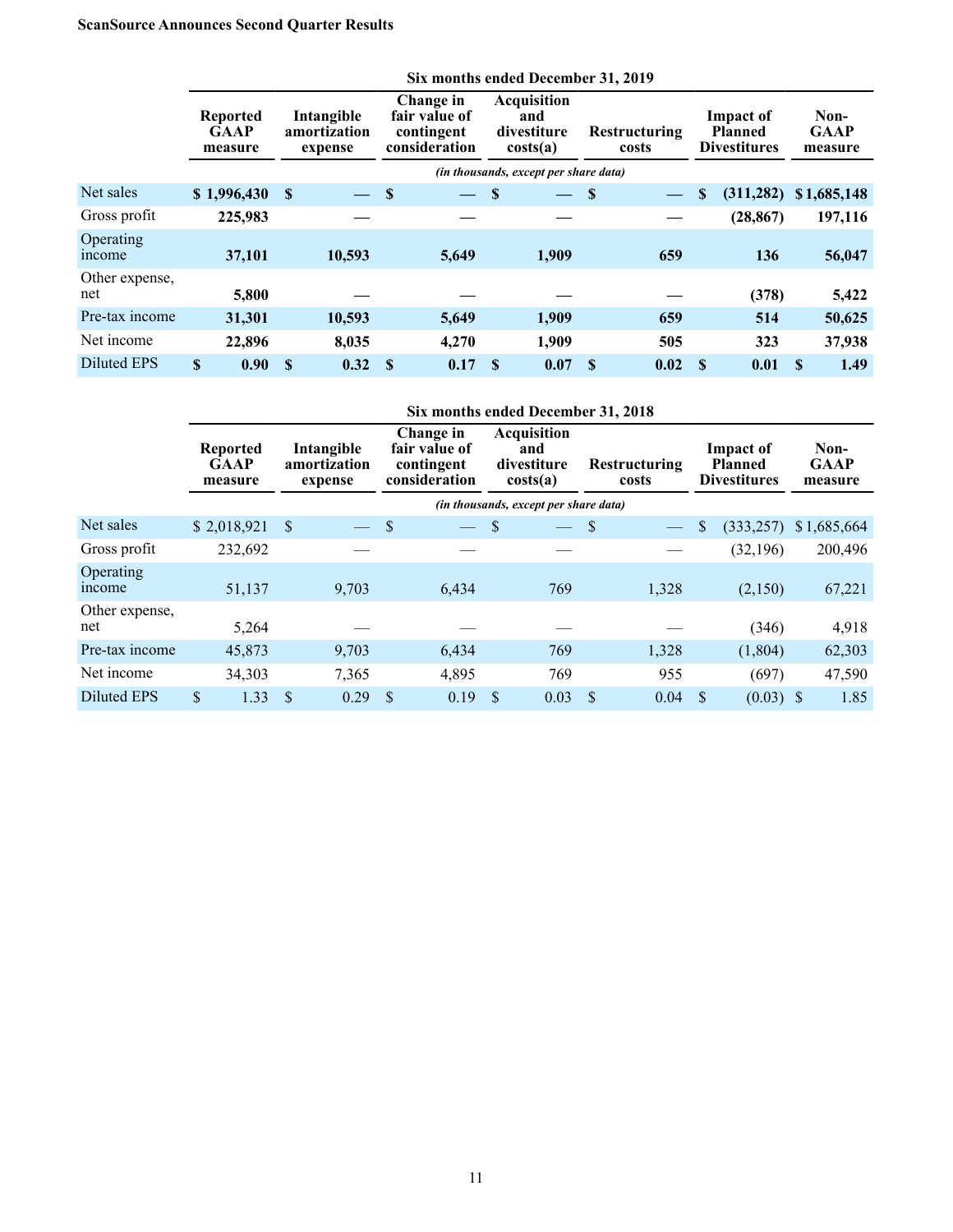## **ScanSource, Inc. and Subsidiaries Supplementary Information (Unaudited) (in thousands, except percentages)**

#### **Non-GAAP Financial Information:**

|                                                         | <b>Ouarter ended December 31,</b> |               |        |
|---------------------------------------------------------|-----------------------------------|---------------|--------|
|                                                         | 2019                              |               | 2018   |
| Return on invested capital ratio (ROIC), annualized (a) | $9.9\%$                           |               | 12.7%  |
|                                                         |                                   |               |        |
| Reconciliation of net income to EBITDA:                 |                                   |               |        |
| Net income (GAAP)                                       | \$<br>11,366                      | <sup>\$</sup> | 19,982 |
| Plus: Interest expense                                  | 3,751                             |               | 3,119  |
| Plus: Income taxes                                      | 4,354                             |               | 6,668  |
| Plus: Depreciation and amortization                     | 0 700                             |               | 8035   |

| 1 rus. Depreendition and amortization                  |        | 2.100 | 0.733    |
|--------------------------------------------------------|--------|-------|----------|
| EBITDA (non-GAAP)                                      | 29,171 |       | 38,704   |
| Plus: Change in fair value of contingent consideration | 3,176  |       | 1,850    |
| Plus: Acquisition and divestiture costs                | 1,151  |       | 414      |
| Plus: Restructuring costs                              |        | 490   |          |
| Plus: Impact of Planned Divestitures                   |        | (870) | (1, 864) |
| Adjusted EBITDA (numerator for ROIC) (non-GAAP)        | 33,118 |       | 39.104   |

| <b>Invested Capital Calculation</b>                                |               |              |           |
|--------------------------------------------------------------------|---------------|--------------|-----------|
| Equity – beginning of the quarter                                  | \$<br>905,751 | $\mathbb{S}$ | 877,897   |
| Equity – end of the quarter                                        | 927,580       |              | 899,503   |
| Plus: Change in fair value of contingent consideration, net of tax | 2,401         |              | 1,408     |
| Plus: Acquisition and divestiture costs                            | 1,151         |              | 414       |
| Plus: Restructuring, net of tax                                    | 378           |              |           |
| Plus: Impact of Planned Divestitures, net of tax                   | (121)         |              | (650)     |
| Average equity                                                     | 918,570       |              | 889,286   |
| Average funded debt <sup>(b)</sup>                                 | 411,614       |              | 333,138   |
| Invested capital (denominator for ROIC) (non-GAAP)                 | 1,330,184     |              | 1,222,424 |

(a) Calculated as earnings before interest expense, income taxes, depreciation and amortization (EBITDA), plus change in fair value of contingent consideration and other adjustments, annualized and divided by invested capital for the period. Invested capital is defined as average equity plus average daily funded interest-bearing debt for the period.

(b) Average funded debt is calculated as the average daily amounts outstanding on short-term and long-term interest-bearing debt.